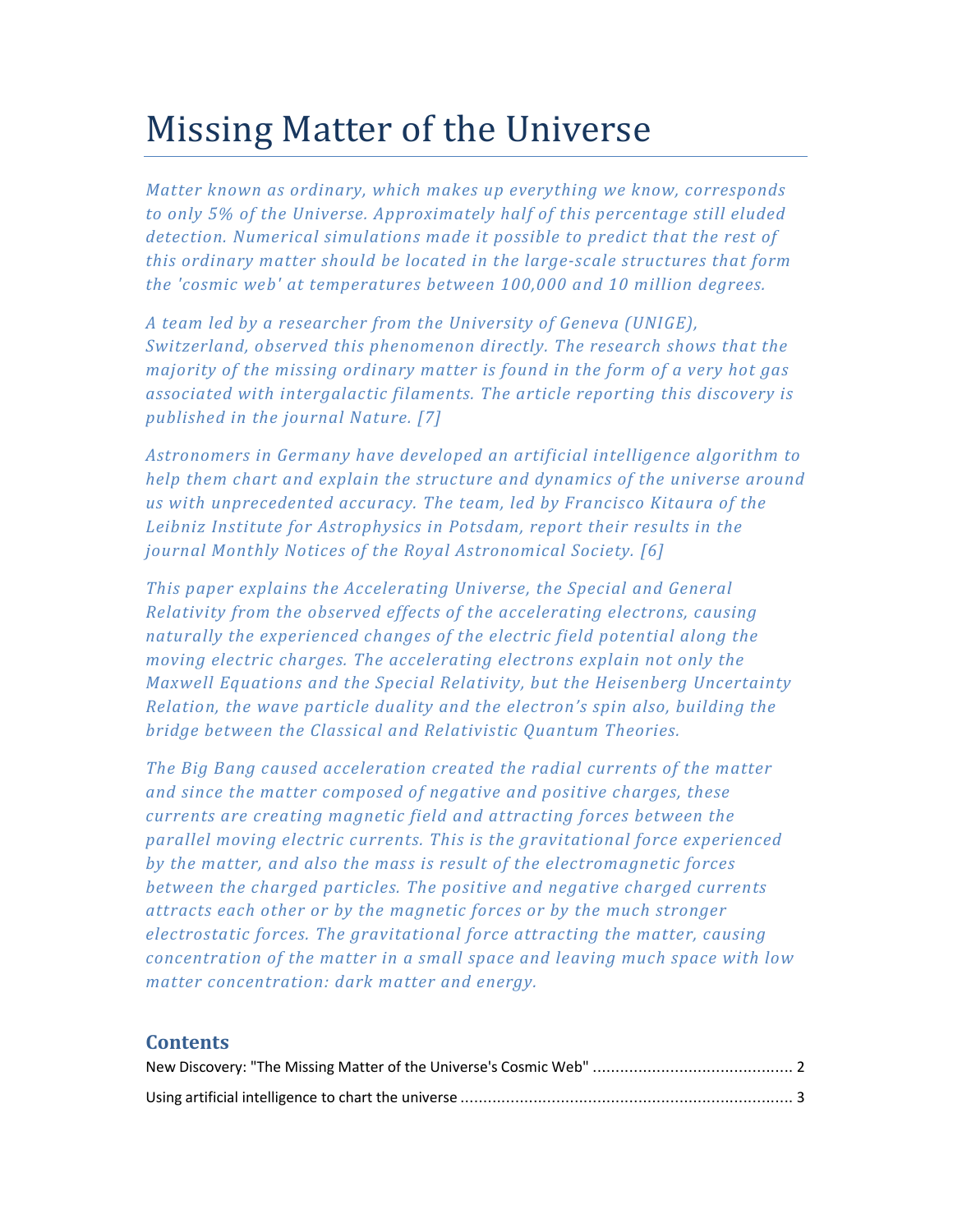# **New Discovery: "The Missing Matter of the Universe's Cosmic Web"**

Matter known as ordinary, which makes up everything we know, corresponds to only 5% of the Universe. Approximately half of this percentage still eluded detection.

Numerical simulations made it possible to predict that the rest of this ordinary matter should be located in the large-scale structures that form the 'cosmic web' at temperatures between 100,000 and 10 million degrees.

A team led by a researcher from the University of Geneva (UNIGE), Switzerland, observed this phenomenon directly. The research shows that the majority of the missing ordinary matter is found in the form of a very hot gas associated with intergalactic filaments. The article reporting this discovery is published in the journal Nature.

Galaxies are formed when ordinary matter collapses then cools down. In order to understand the origin of this formation, it was vital to discover in what form and where the ordinary matter that we do not perceive -- known as the 'missing baryons' -- is found. To do this, the astrophysicists from UNIGE and the Ecole polytechnique fédérale de Lausanne (EPFL) took an interest in Abell 2744, a massive cluster of galaxies with a complex distribution of dark and luminous matter at its center.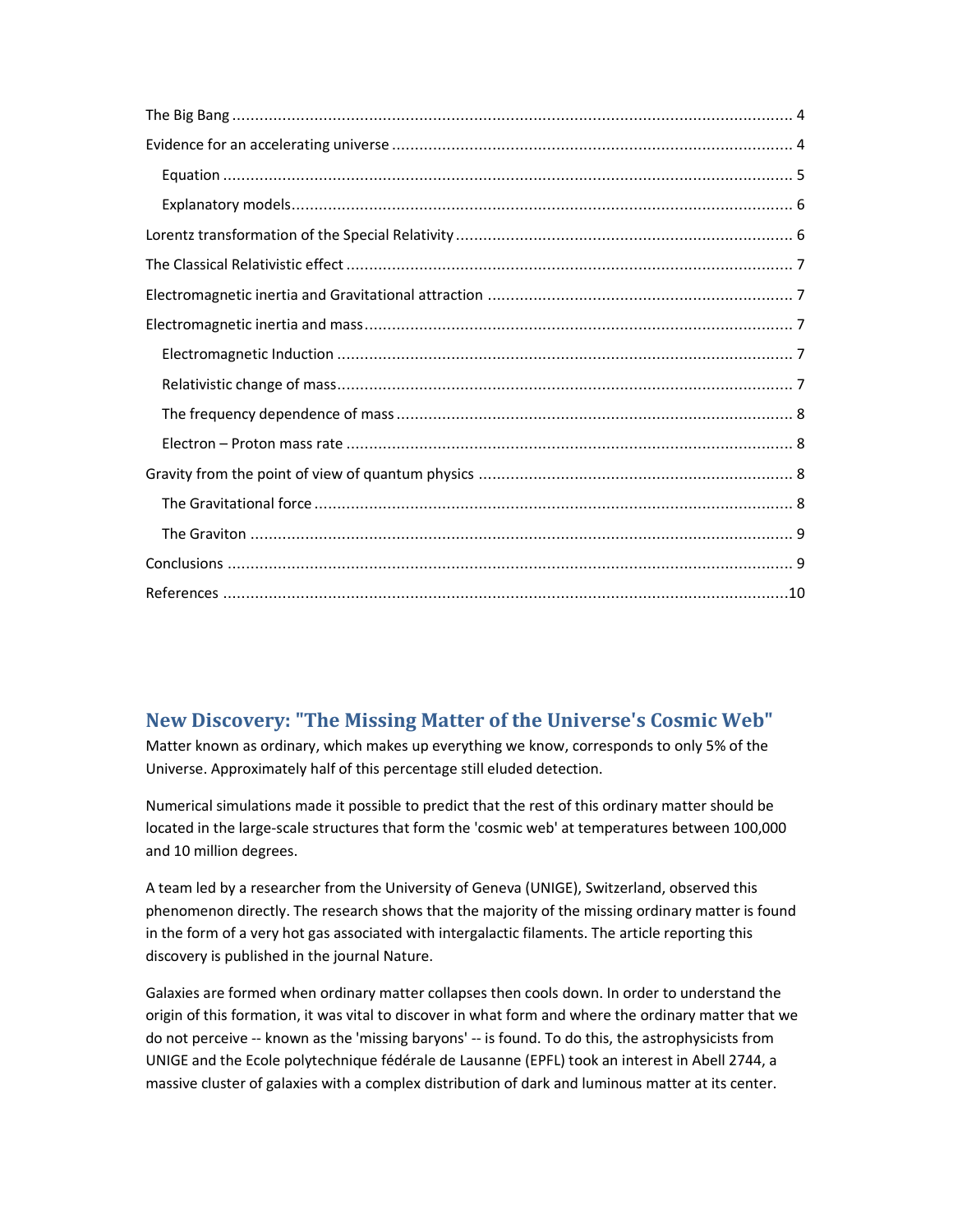They observed this cluster with the XMM space telescope, which is capable of detecting the signature of very hot gas due to its sensitivity to X-rays.

Large-scale galaxy surveys have shown that the distribution of ordinary matter in the Universe is not homogeneous. Instead, under the action of gravity, matter is concentrated into filamentary structures, forming a network of knots and links called the 'cosmic web'. The regions experiencing the highest gravitational force collapse and form the knots of the network, such as Abell 2744 shown at top of the page. Comparable to neural networks, these knots then connect to one another through filaments, wherein the researchers identified the presence of gas, and consequently, the missing baryons.

The astrophysicists pointed XMM in the direction of the areas where they suspected to find the presence of filaments, and therefore, the presence of 10-million degree hot gas structures. For the first time, they were able to measure the temperature and density of these objects, and found that they corresponded to the predictions of the numerical models. For this reason, we now have a grasp of the form taken by the missing ordinary matter.

This research is a very significant validation of the models of galaxy formation in the Universe. "Now we must verify that the discovery of Abell 2744's missing baryons is applicable to the entire universe. This will consist in studying these filamentary regions in detail, and measuring their temperature distribution and the various atoms that compose them, in order to understand how many heavy elements there are in the universe," says Dominique Eckert, led scientist. In fact, if the researchers manage to measure the atoms in these filaments, they will be able to estimate the number of heavy nuclei formed by stars since the beginning of the universe. In order to deepen this research, the European Space Agency (ESA) is in the process of developing a new space telescope. Switzerland and the researchers from UNIGE are especially involved in this project. The telescope, named Athena, should be operational in the mid-2020s. [7]

#### **Using artificial intelligence to chart the universe**

Scientists routinely use large telescopes to scan the sky, mapping the coordinates and estimating the distances of hundreds of thousands of galaxies and so enabling them to create a map of the largescale structure of the Universe. But the distribution that astronomers see is intriguing and hard to explain, with galaxies forming a complex 'cosmic web' showing clusters, filaments connecting them, and large empty regions in between.

The driving force for such a rich structure is gravitation. This force originates from two components; firstly the 5% of the universe that appears to be made of 'normal' matter that makes up the stars, planets, dust and gas we can see and secondly the 23% made up of invisible 'dark' matter. Alongside these some 72% of the cosmos is made up of a mysterious 'dark energy' that rather than exerting a gravitational pull is thought to be responsible for accelerating the expansion of the universe. Together these three constituents are described in the Lambda Cold Dark Matter (LCDM) model for the cosmos, the starting point for the work of the Potsdam team.

Measurements of the residual heat from the Big Bang – the so-called Cosmic Microwave Background Radiation or CMBR emitted 13700 million years ago – allow astronomers to determine the motion of the Local Group, the cluster of galaxies that includes the Milky Way, the galaxy we live in.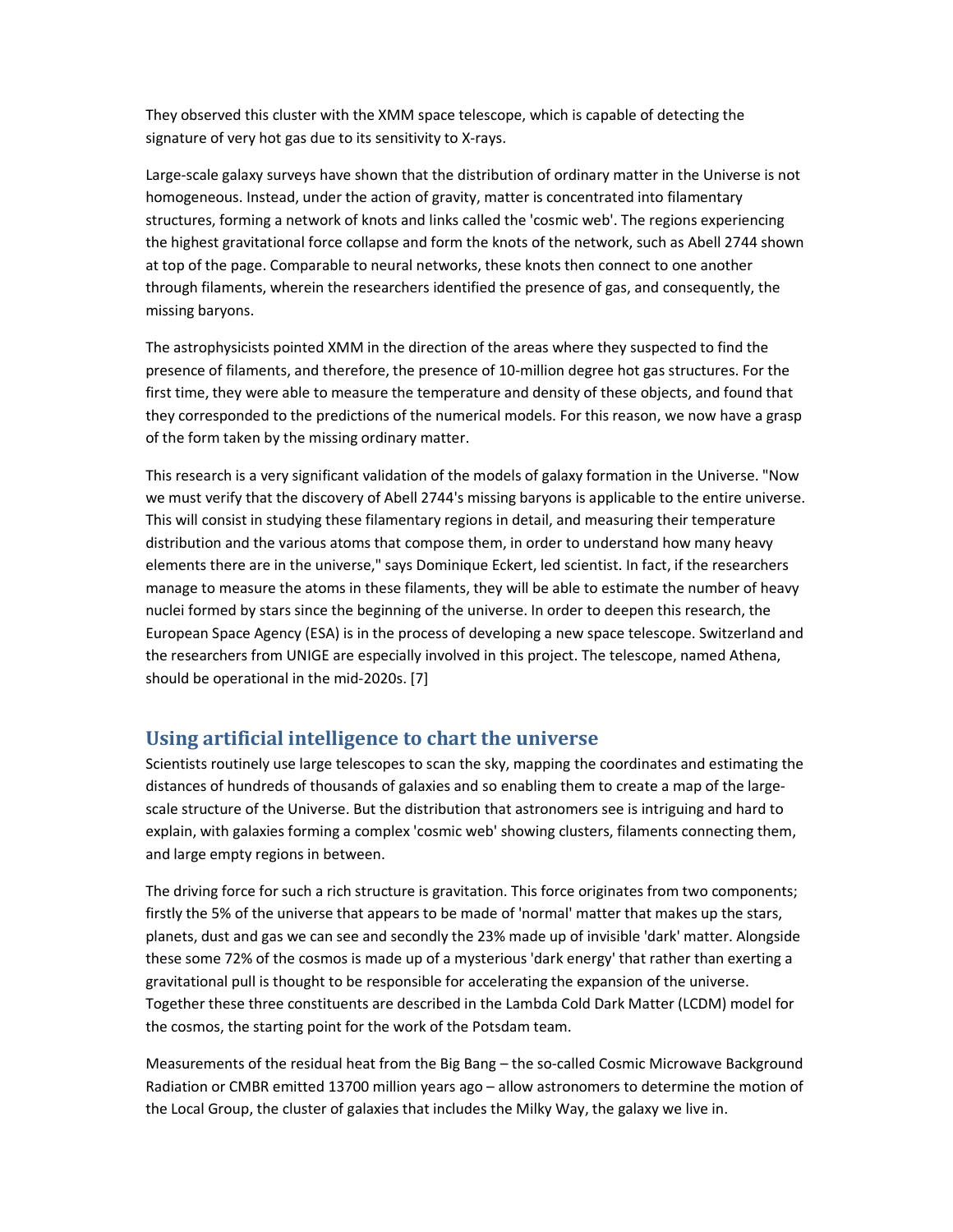Astronomers try to reconcile this motion with that predicted by the distribution of matter around us and its associated gravitational force, but this is compromised by the difficulty of mapping the dark matter in the same region.

"Finding the dark matter distribution corresponding to a galaxy catalogue is like trying to make a geographical map of Europe from a satellite image during the night that only shows the light coming from dense populated areas", says Dr Kitaura.

To try to solve this problem he developed a new algorithm based on artificial intelligence (AI). It starts with the fluctuations in the density of the universe seen in the CMBR, then models the way that matter collapses into today's galaxies over the subsequent 13 billion years. The results of the AI algorithm are a close fit to the observed distribution and motion of galaxies.

Dr Kitaura comments, "Our precise calculations show that the direction of motion and 80% of the speed of the galaxies that make up the Local Group can be explained by the gravitational forces that arise from matter up to 370 million light years away. In comparison the Andromeda Galaxy, the largest member of the Local Group, is a mere 2.5 million light years distant so we are seeing how the distribution of matter at great distances affects galaxies much closer to home.

'Our results are also in close agreement with the predictions of the LCDM model. To explain the rest of the 20% of the speed, we need to consider the influence of matter up to about 460 million light years away, but at the moment the data are less reliable at such a large distance. [6]

## **The Big Bang**

The Big Bang caused acceleration created radial currents of the matter, and since the matter is composed of negative and positive charges, these currents are creating magnetic field and attracting forces between the parallel moving electric currents. This is the gravitational force experienced by the matter, and also the mass is result of the electromagnetic forces between the charged particles. The positive and negative charged currents attracts each other or by the magnetic forces or by the much stronger electrostatic forces!?

The gravitational force attracting the matter, causing concentration of the matter in a small space and leaving much space with low matter concentration: dark matter and energy.

There is an asymmetry between the mass of the electric charges, for example proton and electron, can understood by the asymmetrical Planck Distribution Law. This temperature dependent energy distribution is asymmetric around the maximum intensity, where the annihilation of matter and antimatter is a high probability event. The asymmetric sides are creating different frequencies of electromagnetic radiations being in the same intensity level and compensating each other. One of these compensating ratios is the electron – proton mass ratio. The lower energy side has no compensating intensity level, it is the dark energy and the corresponding matter is the dark matter.

# **Evidence for an accelerating universe**

One of the observational foundations for the big bang model of cosmology was the observed expansion of the universe. [4] Measurement of the expansion rate is a critical part of the study, and it has been found that the expansion rate is very nearly "flat". That is, the universe is very close to the critical density, above which it would slow down and collapse inward toward a future "big crunch". One of the great challenges of astronomy and astrophysics is distance measurement over the vast distances of the universe. Since the 1990s it has become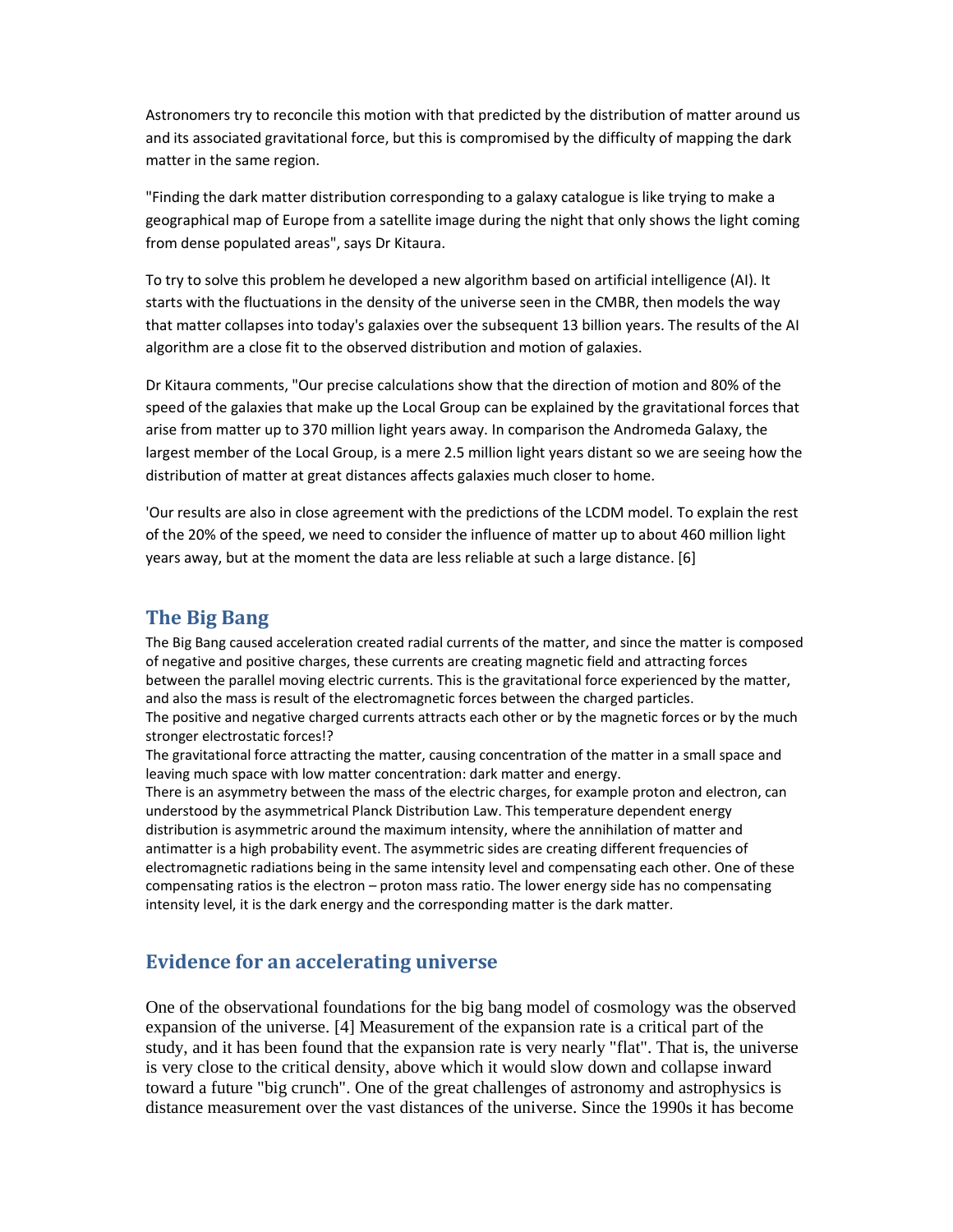apparent that type Ia supernovae offer a unique opportunity for the consistent measurement of distance out to perhaps 1000 Mpc. Measurement at these great distances provided the first data to suggest that the expansion rate of the universe is actually accelerating. That distance out to perhaps 1000 Mpc. Measurement at these great distances provided the first<br>data to suggest that the expansion rate of the universe is actually accelerating. That<br>acceleration implies an energy density that a the expansion to accelerate. This is an energy density which we have not directly detected observationally and it has been given the name "dark energy". observationally and it has been given the name "

The type Ia supernova evidence for an accelerated universe has been discussed by Perlmutter and the diagram below follows his illustration in Physics Today.



The data summarized in the illustration above involve the measurement of the redshifts of the distant supernovae. The observed magnitudes are plotted against the redshift parameter z. Note that there are a number of Type 1a supernovae around  $z=0.6$ , which with a Hubble constant of 71 km/s/mpc is a distance of about 5 billion light years.

#### **Equation**

The cosmological constant  $\Lambda$  appears in Einstein's field equation [5] in the form of

The cosmological constant 
$$
\Lambda
$$
 appears in Einstein's field equation [5] in the form of  
\n
$$
R_{\mu\nu} - \frac{1}{2}R g_{\mu\nu} + \Lambda g_{\mu\nu} = \frac{8\pi G}{c^4} T_{\mu\nu},
$$
\nwhere *R* and *g* describe the structure of spacetime, *T* pertains to matter and energy affecting

that structure, and *G* and *c* are conversion factors that arise from using traditional units of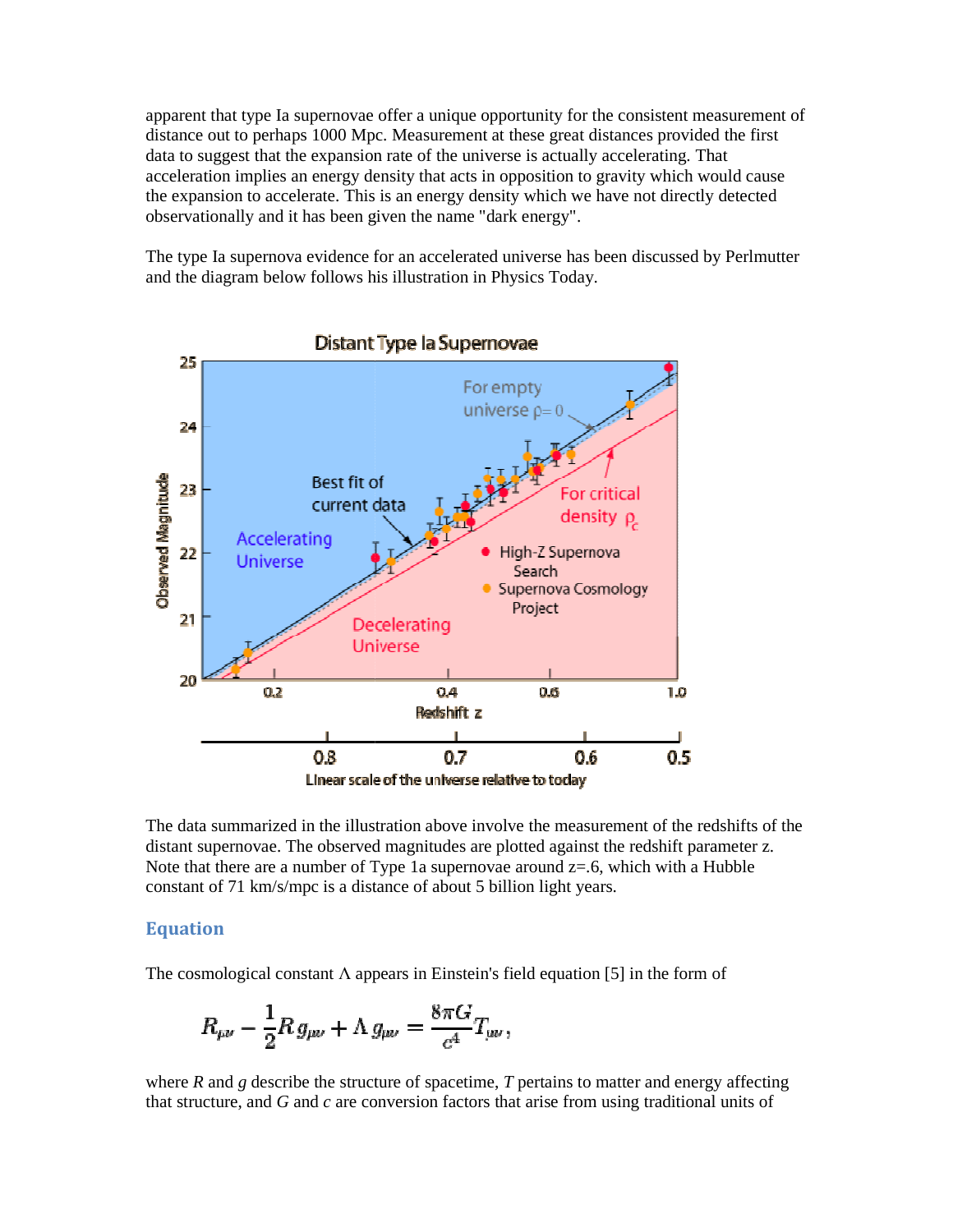measurement. When  $\Lambda$  is zero, this reduces to the original field equation of general relativity. When *T* is zero, the field equation describes empty space (the vacuum).

The cosmological constant has the same effect as an intrinsic energy density of the vacuum,  $\rho_{\text{vac}}$  (and an associated pressure). In this context it is commonly moved onto the right-hand side of the equation, and defined with a proportionality factor of  $8\pi$ :  $\Lambda = 8\pi\rho_{\text{vac}}$ , where unit conventions of general relativity are used (otherwise factors of *G* and *c* would also appear). It is common to quote values of energy density directly, though still using the name "cosmological constant".

A positive vacuum energy density resulting from a cosmological constant implies a negative pressure, and vice versa. If the energy density is positive, the associated negative pressure will drive an accelerated expansion of the universe, as observed. (See dark energy and cosmic inflation for details.)

#### **Explanatory models**

Models attempting to explain accelerating expansion include some form of dark energy, dark fluid or phantom energy. The most important property of dark energy is that it has negative pressure which is distributed relatively homogeneously in space. The simplest explanation for dark energy is that it is a cosmological constant or vacuum energy; this leads to the Lambda-CDM model, which is generally known as the Standard Model of Cosmology as of 2003- 2013, since it is the simplest model in good agreement with a variety of recent observations.

### **Lorentz transformation of the Special Relativity**

In the referential frame of the accelerating electrons the charge density lowering linearly because of the linearly growing way they takes every next time period. From the referential frame of the wire there is a parabolic charge density lowering.

The difference between these two referential frames, namely the referential frame of the wire and the referential frame of the moving electrons gives the relativistic effect. Important to say that the moving electrons presenting the time coordinate, since the electrons are taking linearly increasing way every next time period, and the wire presenting the geometric coordinate. The Lorentz transformations are based on moving light sources of the Michelson - Morley experiment giving a practical method to transform time and geometric coordinates without explaining the source of this mystery.

The real mystery is that the accelerating charges are maintaining the accelerating force with their charge distribution locally. The resolution of this mystery that the charges are simply the results of the diffraction patterns, that is the charges and the electric field are two sides of the same thing. Otherwise the charges could exceed the velocity of the electromagnetic field.

The increasing mass of the electric charges the result of the increasing inductive electric force acting against the accelerating force. The decreasing mass of the decreasing acceleration is the result of the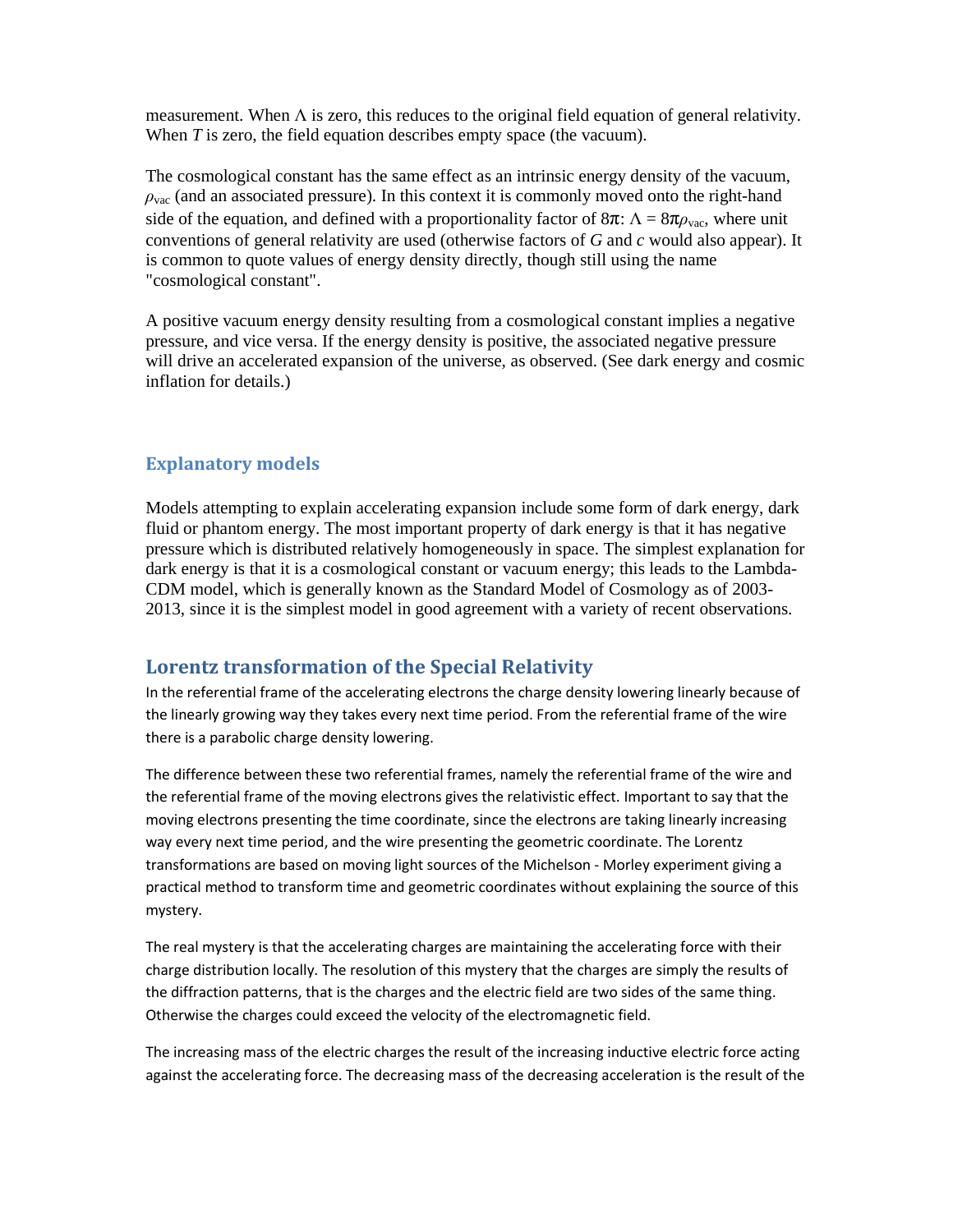inductive electric force acting against the decreasing force. This is the relativistic mass change explanation, especially importantly explaining the mass reduction in case of velocity decrease.

# **The Classical Relativistic effect**

The moving charges are self maintain the electromagnetic field locally, causing their movement and this is the result of their acceleration under the force of this field.

In the classical physics the charges will distributed along the electric current so that the electric potential lowering along the current, by linearly increasing the way they take every next time period because this accelerated motion.

# **Electromagnetic inertia and Gravitational attraction**

Since the magnetic induction creates a negative electric field as a result of the changing acceleration, it works as an electromagnetic inertia, causing an electromagnetic mass.

It looks clear that the growing acceleration results the relativistic growing mass - limited also with the velocity of the electromagnetic wave.

Since  $E = h\nu$  and  $E = mc^2$ ,  $m = h\nu$  / $c^2$  that is the *m* depends only on the *v* frequency. It means that the mass of the proton and electron are electromagnetic and the result of the electromagnetic induction, caused by the changing acceleration of the spinning and moving charge! It could be that the *m<sup>o</sup>* inertial mass is the result of the spin, since this is the only accelerating motion of the electric charge. Since the accelerating motion has different frequency for the electron in the atom and the proton, they masses are different, also as the wavelengths on both sides of the diffraction pattern, giving equal intensity of radiation.

If the mass is electromagnetic, then the gravitation is also electromagnetic effect caused by the accelerating Universe! The same charges would attract each other if they are moving parallel by the magnetic effect.

The Planck distribution law explains the different frequencies of the proton and electron, giving equal intensity to different lambda wavelengths! Also since the particles are diffraction patterns they have some closeness to each other – can be seen as a gravitational force.

#### **Electromagnetic inertia and mass**

#### **Electromagnetic Induction**

Since the magnetic induction creates a negative electric field as a result of the changing acceleration, it works as an electromagnetic inertia, causing an electromagnetic mass. [1]

#### **Relativistic change of mass**

The increasing mass of the electric charges the result of the increasing inductive electric force acting against the accelerating force. The decreasing mass of the decreasing acceleration is the result of the inductive electric force acting against the decreasing force. This is the relativistic mass change explanation, especially importantly explaining the mass reduction in case of velocity decrease.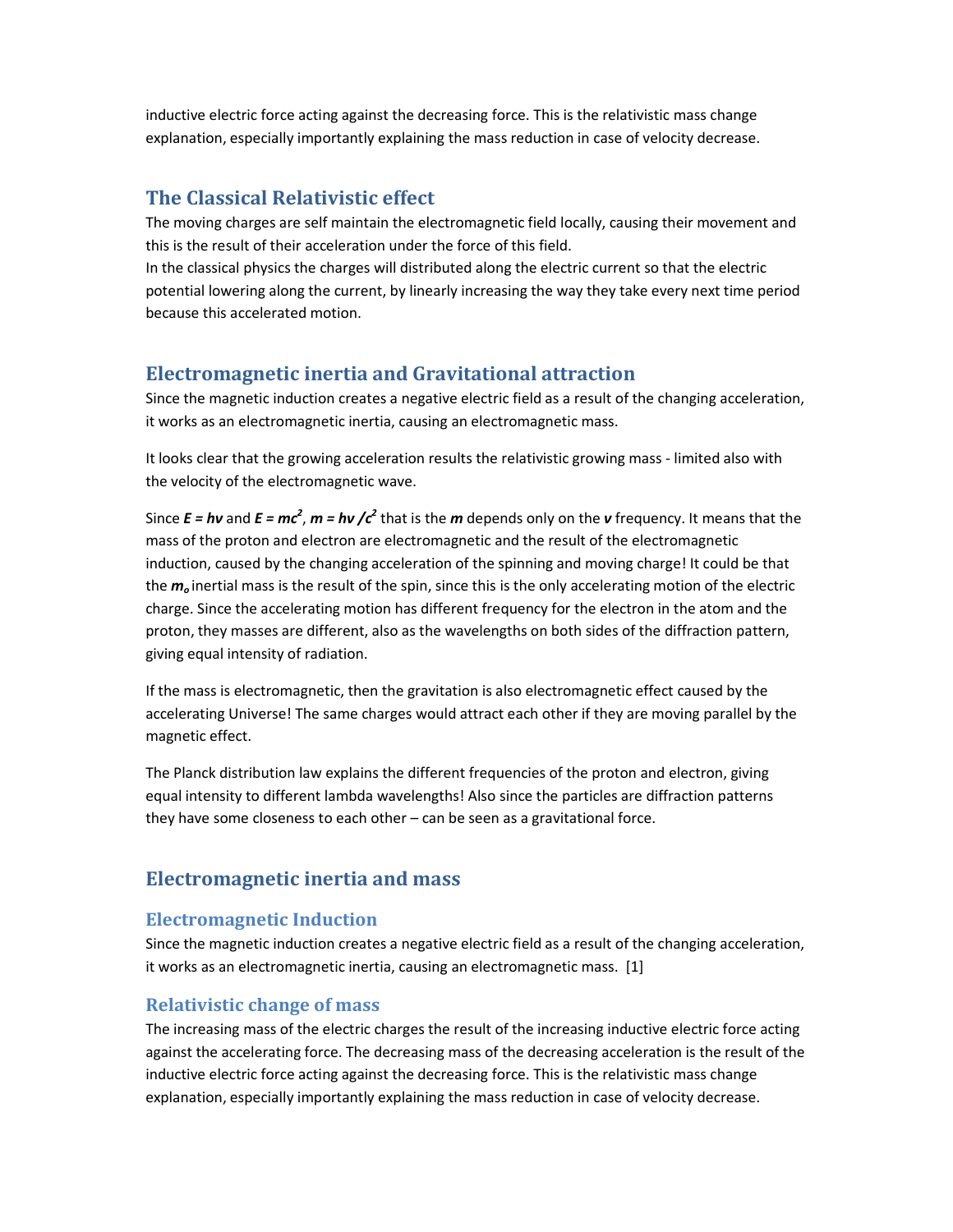### **The frequency dependence of mass**

Since  $E = h\nu$  and  $E = mc^2$ ,  $m = h\nu$  / $c^2$  that is the *m* depends only on the *v* frequency. It means that the mass of the proton and electron are electromagnetic and the result of the electromagnetic induction, caused by the changing acceleration of the spinning and moving charge! It could be that the *m<sup>o</sup>* inertial mass is the result of the spin, since this is the only accelerating motion of the electric charge. Since the accelerating motion has different frequency for the electron in the atom and the proton, they masses are different, also as the wavelengths on both sides of the diffraction pattern, giving equal intensity of radiation.

#### **Electron – Proton mass rate**

The Planck distribution law explains the different frequencies of the proton and electron, giving equal intensity to different lambda wavelengths! Also since the particles are diffraction patterns they have some closeness to each other  $-$  can be seen as a gravitational force. [1]

There is an asymmetry between the mass of the electric charges, for example proton and electron, can understood by the asymmetrical Planck Distribution Law. This temperature dependent energy distribution is asymmetric around the maximum intensity, where the annihilation of matter and antimatter is a high probability event. The asymmetric sides are creating different frequencies of electromagnetic radiations being in the same intensity level and compensating each other. One of these compensating ratios is the electron – proton mass ratio. The lower energy side has no compensating intensity level, it is the dark energy and the corresponding matter is the dark matter.

# **Gravity from the point of view of quantum physics**

# **The Gravitational force**

The gravitational attractive force is basically a magnetic force.

The same electric charges can attract one another by the magnetic force if they are moving parallel in the same direction. Since the electrically neutral matter is composed of negative and positive charges they need 2 photons to mediate this attractive force, one per charges. The Bing Bang caused parallel moving of the matter gives this magnetic force, experienced as gravitational force.

Since graviton is a tensor field, it has spin = 2, could be 2 photons with spin = 1 together.

You can think about photons as virtual electron – positron pairs, obtaining the necessary virtual mass for gravity.

The mass as seen before a result of the diffraction, for example the proton – electron mass rate Mp=1840 Me. In order to move one of these diffraction maximum (electron or proton) we need to intervene into the diffraction pattern with a force appropriate to the intensity of this diffraction maximum, means its intensity or mass.

The Big Bang caused acceleration created radial currents of the matter, and since the matter is composed of negative and positive charges, these currents are creating magnetic field and attracting forces between the parallel moving electric currents. This is the gravitational force experienced by the matter, and also the mass is result of the electromagnetic forces between the charged particles. The positive and negative charged currents attracts each other or by the magnetic forces or by the much stronger electrostatic forces!?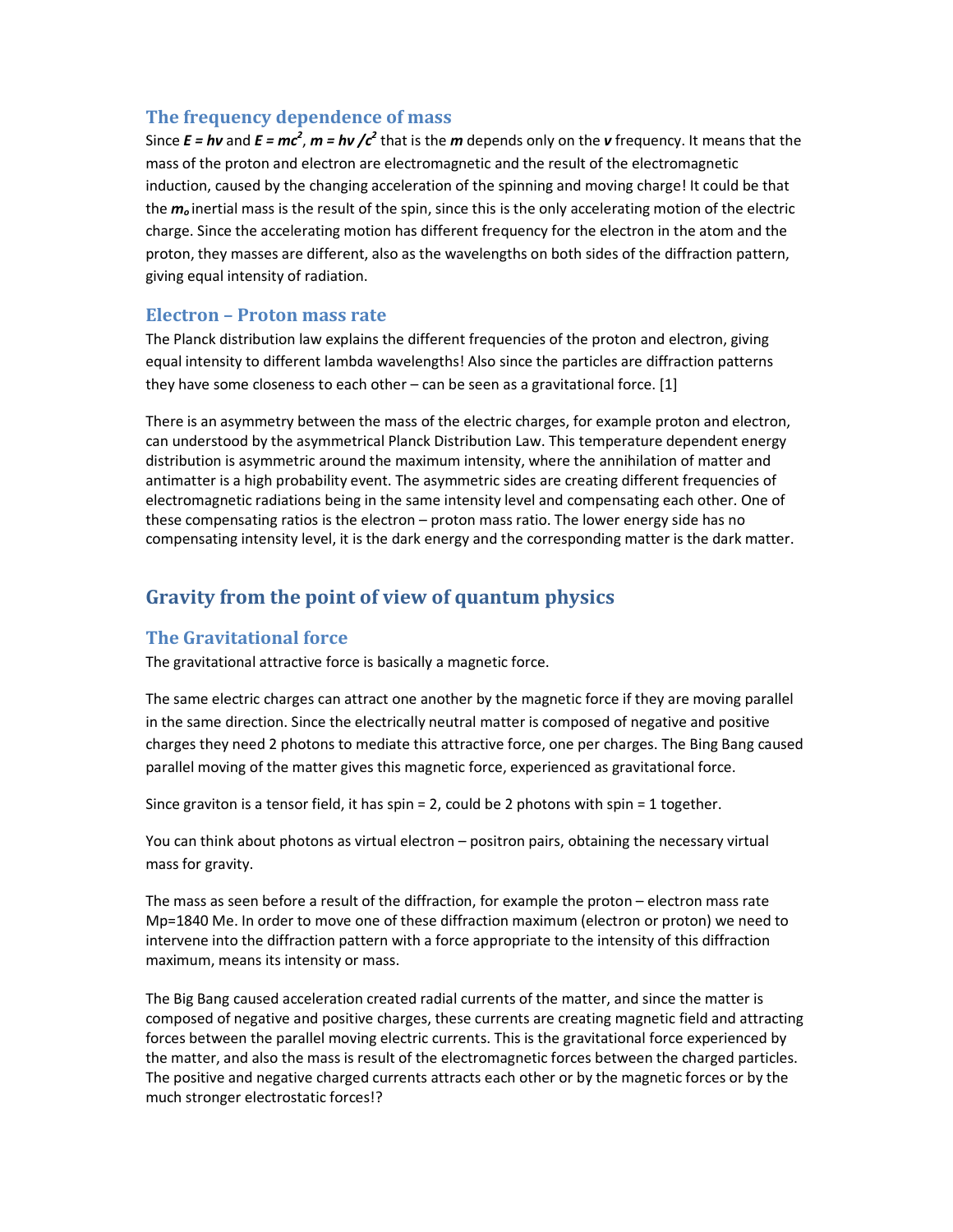The gravitational force attracting the matter, causing concentration of the matter in a small space and leaving much space with low matter concentration: dark matter and energy. There is an asymmetry between the mass of the electric charges, for example proton and electron, can understood by the asymmetrical Planck Distribution Law. This temperature dependent energy distribution is asymmetric around the maximum intensity, where the annihilation of matter and antimatter is a high probability event. The asymmetric sides are creating different frequencies of electromagnetic radiations being in the same intensity level and compensating each other. One of these compensating ratios is the electron – proton mass ratio. The lower energy side has no compensating intensity level, it is the dark energy and the corresponding matter is the dark matter.

#### **The Graviton**

In physics, the graviton is a hypothetical elementary particle that mediates the force of gravitation in the framework of quantum field theory. If it exists, the graviton is expected to be massless (because the gravitational force appears to have unlimited range) and must be a spin-2 boson. The spin follows from the fact that the source of gravitation is the stress-energy tensor, a second-rank tensor (compared to electromagnetism's spin-1 photon, the source of which is the four-current, a first-rank tensor). Additionally, it can be shown that any massless spin-2 field would give rise to a force indistinguishable from gravitation, because a massless spin-2 field must couple to (interact with) the stress-energy tensor in the same way that the gravitational field does. This result suggests that, if a massless spin-2 particle is discovered, it must be the graviton, so that the only experimental verification needed for the graviton may simply be the discovery of a massless spin-2 particle. [2]

#### **Conclusions**

In fact, if the researchers manage to measure the atoms in these filaments, they will be able to estimate the number of heavy nuclei formed by stars since the beginning of the universe. In order to deepen this research, the European Space Agency (ESA) is in the process of developing a new space telescope. Switzerland and the researchers from UNIGE are especially involved in this project. The telescope, named Athena, should be operational in the mid-2020s. [7]

Despite this caveat, our model is a big step forward. With the help of AI, we can now model the universe around us with unprecedented accuracy and study how the largest structures in the cosmos came into being." [6]

The accelerating Universe fits into the accelerating charges of the electric currents, because the Bing Bang caused radial moving of the matter.

Needless to say that the accelerating electrons of the steady stationary current are a simple demystification of the magnetic field, by creating a decreasing charge distribution along the wire, maintaining the decreasing U potential and creating the **A** vector potential experienced by the electrons moving by **v** velocity relative to the wire. This way it is easier to understand also the time dependent changes of the electric current and the electromagnetic waves as the resulting fields moving by c velocity.

It could be possible something very important law of the nature behind the self maintaining **E** accelerating force by the accelerated electrons. The accelerated electrons created electromagnetic fields are so natural that they occur as electromagnetic waves traveling with velocity c. It shows that the electric charges are the result of the electromagnetic waves diffraction.